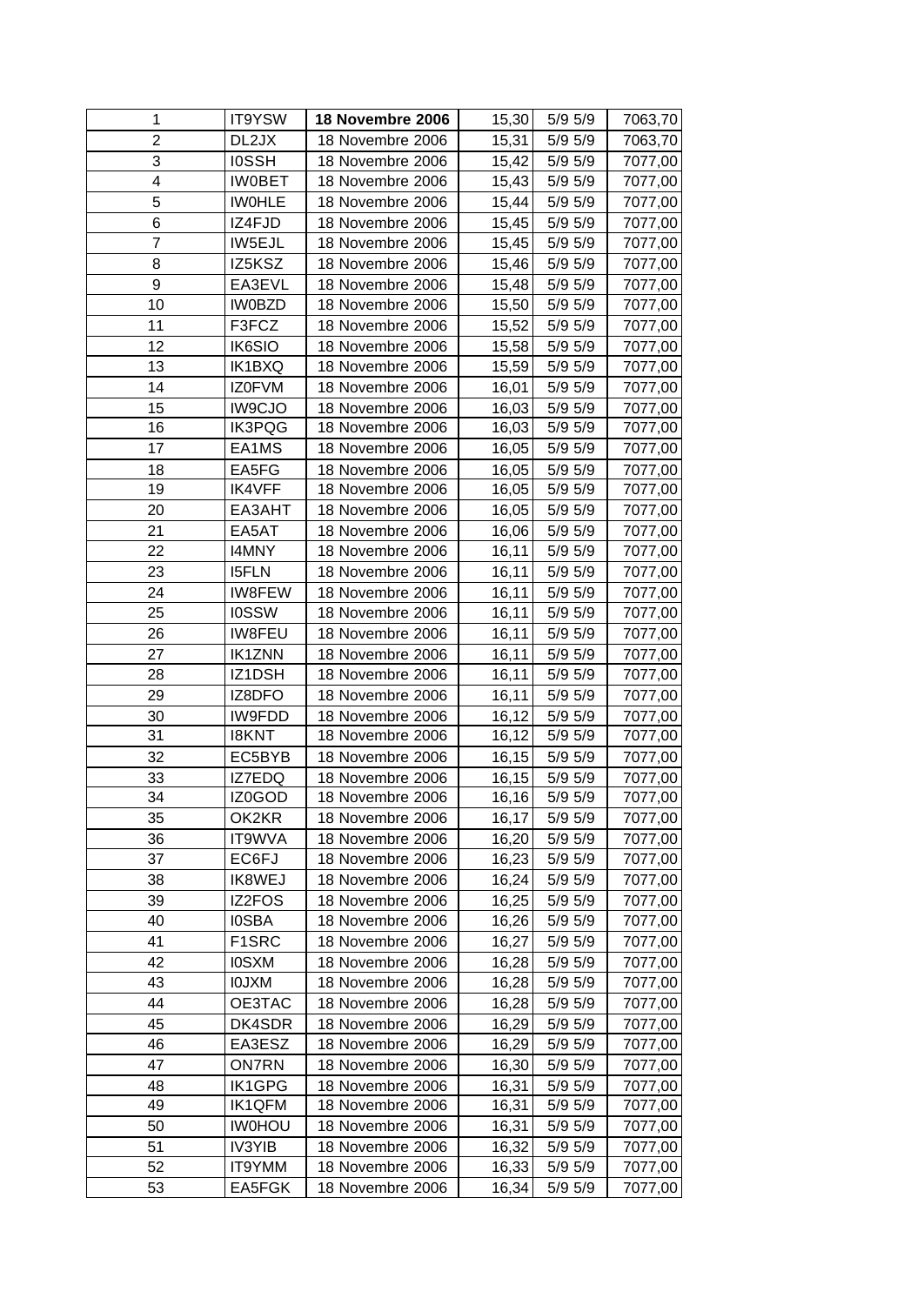| 54  | <b>IK2VUC</b>     | 18 Novembre 2006       | 16,35 | $5/9$ $5/9$        | 7077,00 |
|-----|-------------------|------------------------|-------|--------------------|---------|
| 55  | IZ8FQG            | 18 Novembre 2006       | 16,36 | 5/9 5/9            | 7077,00 |
| 56  | <b>IW9HIT</b>     | 18 Novembre 2006       | 16,37 | 5/9 5/9            | 7077,00 |
| 57  | F6DKO             | 18 Novembre 2006       | 16,38 | 5/9 5/9            | 7077,00 |
| 58  | EA5FTE            | 18 Novembre 2006       | 16,58 | 5/9 5/9            | 7090,00 |
| 59  | CT1RBC            | 18 Novembre 2006       | 17,05 | 5/9 5/9            | 7062,80 |
| 60  | IT9VCE            | 18 Novembre 2006       | 17,08 | 5/9 5/9            | 7062,80 |
| 61  | IZ7FSY            | 18 Novembre 2006       | 17,09 | 5/9 5/9            | 7062,80 |
| 62  | F <sub>2</sub> YT | 18 Novembre 2006       | 17,10 | 5/9 5/9            | 7062,80 |
| 63  | I0ZYA             | 18 Novembre 2006       | 17,11 | 5/9 5/9            | 7062,80 |
| 64  | DL2JX             | 18 Novembre 2006       | 17,15 | 5/9 5/9            | 7062,80 |
| 65  | LZ3SM             | 18 Novembre 2006       | 17,22 | 5/9 5/9            | 7062,80 |
| 66  | <b>IK7FGH</b>     | 18 Novembre 2006       | 17,25 | 5/9 5/9            | 7062,80 |
| 67  | <b>IW7DKS</b>     | 18 Novembre 2006       | 17,26 | 5/9 5/9            | 7062,80 |
| 68  | GI3GGY            | 18 Novembre 2006       | 17,27 | 5/9 5/9            | 7062,80 |
| 69  | IZ8IEU            | <b>20 Gennaio 2007</b> | 10,20 | 5/9 5/9            | 7068,00 |
| 70  | IW8BBZ            | 20 Gennaio 2007        | 10,21 | 5/9 5/9            | 7068,00 |
| 71  | DL1MDU            | 20 Gennaio 2007        | 10,24 | 5/9 5/9            | 7066,00 |
| 72  | OM3JW             | 20 Gennaio 2007        | 10,28 | 5/9 5/9            | 7066,00 |
| 73  | <b>IWOFGX</b>     | 20 Gennaio 2007        | 10,29 | 5/9 5/9            | 7066,00 |
| 74  | 9A2AA             | 20 Gennaio 2007        | 10,30 | 5/9 5/9            | 7066,00 |
| 75  | EA3EVL            | 20 Gennaio 2007        | 10,35 | $5/9$ $5/9$        | 7066,00 |
| 76  | <b>IS0KNG</b>     | 20 Gennaio 2007        | 10,35 | 5/9 5/9            | 7066,00 |
| 77  | IK8IFW            | 20 Gennaio 2007        | 10,35 | 5/9 5/9            | 7066,00 |
| 78  | <b>ON7RN</b>      | 20 Gennaio 2007        | 10,37 | 5/9 5/9            | 7066,00 |
| 79  | ON7ZB             | 20 Gennaio 2007        | 10,38 | 5/9 5/9            | 7066,00 |
| 80  | <b>IOSSW</b>      | 20 Gennaio 2007        | 10,38 | 5/9 5/9            | 7066,00 |
| 81  | <b>IK1GPG</b>     | 20 Gennaio 2007        | 10,40 | 5/9 5/9            | 7066,00 |
| 82  | <b>IK1QFM</b>     | 20 Gennaio 2007        | 10,41 | 5/9 5/9            | 7066,00 |
| 83  | F <sub>2</sub> YT | 20 Gennaio 2007        | 10,41 | 5/9 5/9            | 7066,00 |
| 84  | IZ0EHL            | 20 Gennaio 2007        | 10,42 | 5/9 5/9            | 7066,00 |
| 85  | IT9VQC            | 20 Gennaio 2007        | 10,43 | $5/9$ $5/9$        | 7066,00 |
| 86  | <b>IT9ABN</b>     | 20 Gennaio 2007        | 10,44 | 5/9 5/9            | 7066,00 |
| 87  | <b>I6MVN</b>      | 20 Gennaio 2007        | 10,45 | 5/9 5/9            | 7066,00 |
| 88  | OA6OB             | 20 Gennaio 2007        | 10,50 | 5/9 5/9            | 7066,00 |
| 89  | IK8SHL            | 20 Gennaio 2007        | 10,55 | 5/9 5/9            | 7066,00 |
| 90  | <b>IS0SWW</b>     | 20 Gennaio 2007        | 10,55 | 5/9 5/9            | 7066,00 |
| 91  | HA6OB             | 20 Gennaio 2007        | 10,56 | 5/9 5/9            | 7066,00 |
| 92  | F6FNA             | 20 Gennaio 2007        | 10,56 | 5/9 5/9            |         |
| 93  | 9A7W              | 20 Gennaio 2007        |       |                    | 7066,00 |
| 94  | 9A1CCB            | 20 Gennaio 2007        | 10,56 | 5/9 5/9<br>5/9 5/9 | 7066,00 |
|     |                   |                        | 10,56 |                    | 7066,00 |
| 95  | <b>IT9DTU</b>     | 20 Gennaio 2007        | 11,02 | 5/9 5/9            | 7066,00 |
| 96  | ON5CK             | 20 Gennaio 2007        | 11,03 | 5/9 5/9            | 7066,00 |
| 97  | <b>IZ0IJC</b>     | 20 Gennaio 2007        | 11,04 | 5/9 5/9            | 7066,00 |
| 98  | IZ5IPA            | 20 Gennaio 2007        | 11,06 | 5/9 5/9            | 7066,00 |
| 99  | IZ0EMX            | 20 Gennaio 2007        | 11,08 | 5/9 5/9            | 7066,00 |
| 100 | <b>IOSBA</b>      | 20 Gennaio 2007        | 11,09 | 5/9 5/9            | 7066,00 |
| 101 | <b>IW0HOQ</b>     | 20 Gennaio 2007        | 11,10 | 5/9 5/9            | 7066,00 |
| 102 | IT9HCS            | 20 Gennaio 2007        | 11,10 | 5/9 5/9            | 7066,00 |
| 103 | IT9YSW            | 20 Gennaio 2007        | 11,11 | 5/9 5/9            | 7066,00 |
| 104 | DM5DX             | 20 Gennaio 2007        | 11,12 | 5/9 5/9            | 7066,00 |
| 105 | IT9DCE            | 20 Gennaio 2007        | 11,13 | 5/9 5/9            | 7066,00 |
| 106 | ON6DP             | 20 Gennaio 2007        | 11,15 | 5/9 5/9            | 7066,00 |